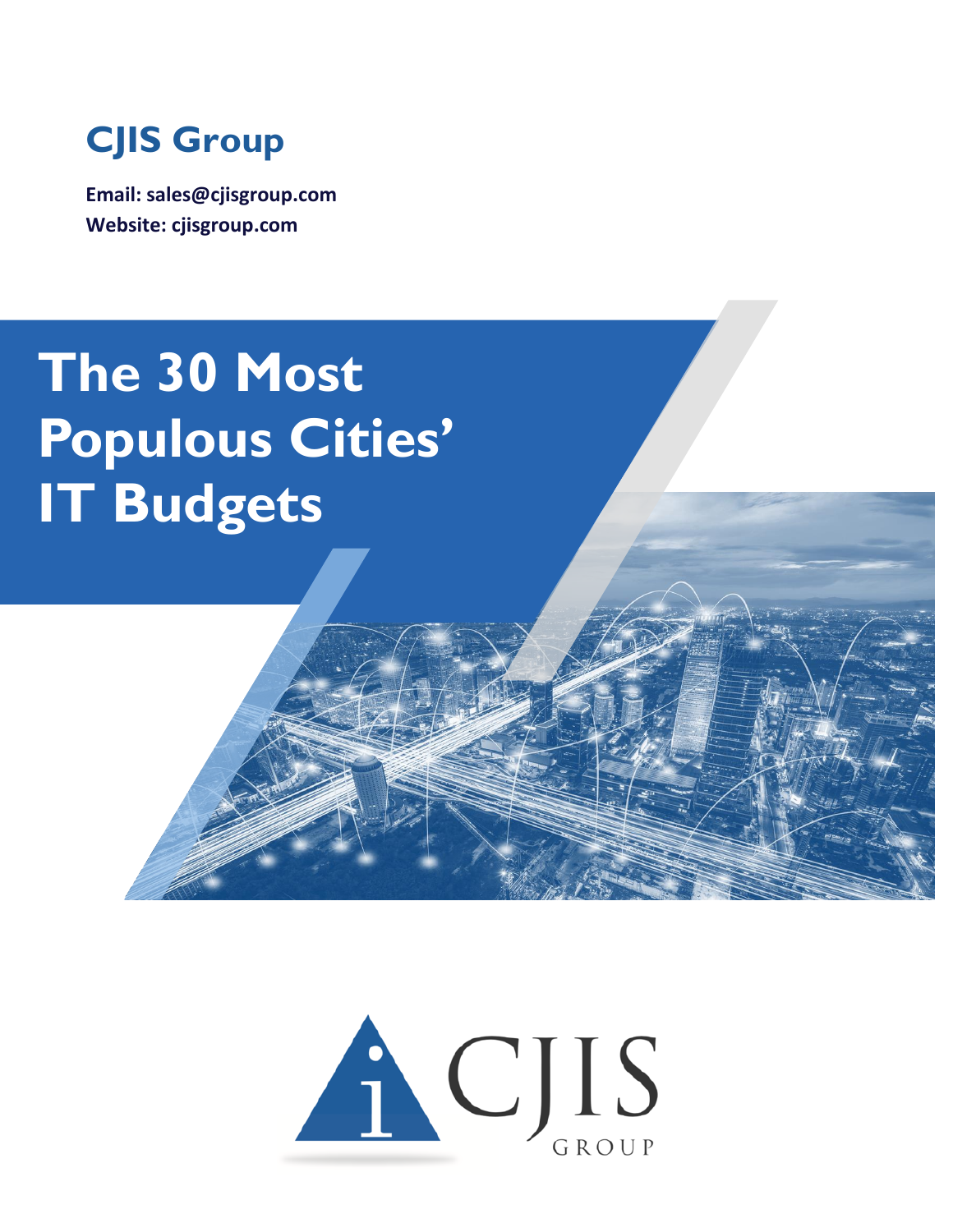

**A link to each city's IT budget is hyperlinked under their city name**

## *[New York City, New York](https://council.nyc.gov/budget/fy2022/)*

| New York City Department of Information Technology \$706,880,000<br>and Telecommunications |               |
|--------------------------------------------------------------------------------------------|---------------|
| <b>Population: 8.419 million</b>                                                           |               |
| <b>Los Angeles, California</b>                                                             |               |
| Los Angeles Information Technology Department                                              | \$115,830,170 |
| <b>Population: 3.967 million</b>                                                           |               |
| <b>Chicago, Illinois</b>                                                                   |               |
| <b>Chicago Bureau of Information Technology</b>                                            | \$74,708,783  |
| <b>Population: 2.71 million</b>                                                            |               |
| <b>Houston, Texas</b>                                                                      |               |
| <b>Houston Information Technology Services</b>                                             | \$88,493,526  |
| <b>Population: 2.31 million</b>                                                            |               |
| <b>Phoenix, Arizona</b>                                                                    |               |
| <b>Phoenix Information Technology Services Department</b>                                  | \$60,973,775  |
| <b>Population: 1.633 million</b>                                                           |               |
| Philadelphia, Pennsylvania                                                                 |               |
| <b>Philadelphia Office of Innovation and Technology</b>                                    | \$88,161,000  |
| <b>Population: 1.579 million</b>                                                           |               |

**CJIS GROUP** is committed to improving the technology procurement process by providing in depth, validated market intelligence and quality research for the state and local government market.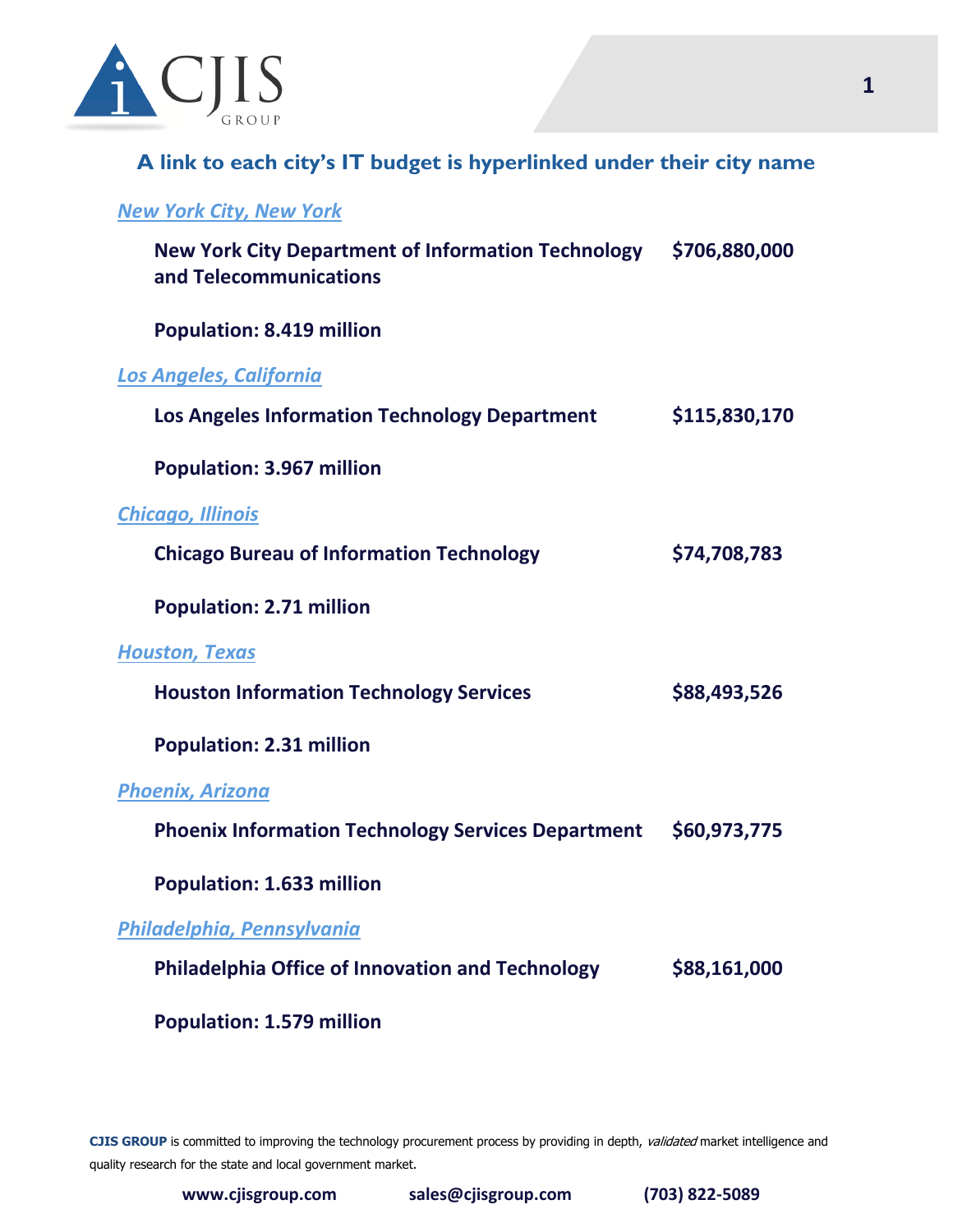

*[San Antonio, Texas](https://www.sanantonio.gov/Budget/Budget-Development#187231991-proposed-budget)*

| <b>San Antonio Information Technology Services</b><br><b>Department</b>     | \$108,279,019 |
|-----------------------------------------------------------------------------|---------------|
| <b>Population: 1.508 million</b>                                            |               |
| <u>San Diego, California</u>                                                |               |
| <b>San Diego Department of Information Technology</b>                       | \$130,116,359 |
| <b>Population: 1.41 million</b>                                             |               |
| <b>Dallas, Texas</b>                                                        |               |
| <b>Dallas Information and Technology Services</b><br><b>Department</b>      | \$130,552,292 |
| <b>Population: 1.331 million</b>                                            |               |
| San Jose, California                                                        |               |
| <b>San Jose Information Technology Department</b>                           | \$30,652,338  |
| <b>Population: 1.028 million</b>                                            |               |
| <b>Austin, Texas</b>                                                        |               |
| <b>Austin Communications and Technology Management</b><br><b>Department</b> | \$123,629,825 |
| Population: 950,807                                                         |               |
| Jacksonville, Florida                                                       |               |
| <b>Jacksonville Information Technologies Division</b>                       | \$43,079,088  |
| Population: 890,467                                                         |               |

CJIS GROUP is committed to improving the technology procurement process by providing in depth, validated market intelligence and quality research for the state and local government market.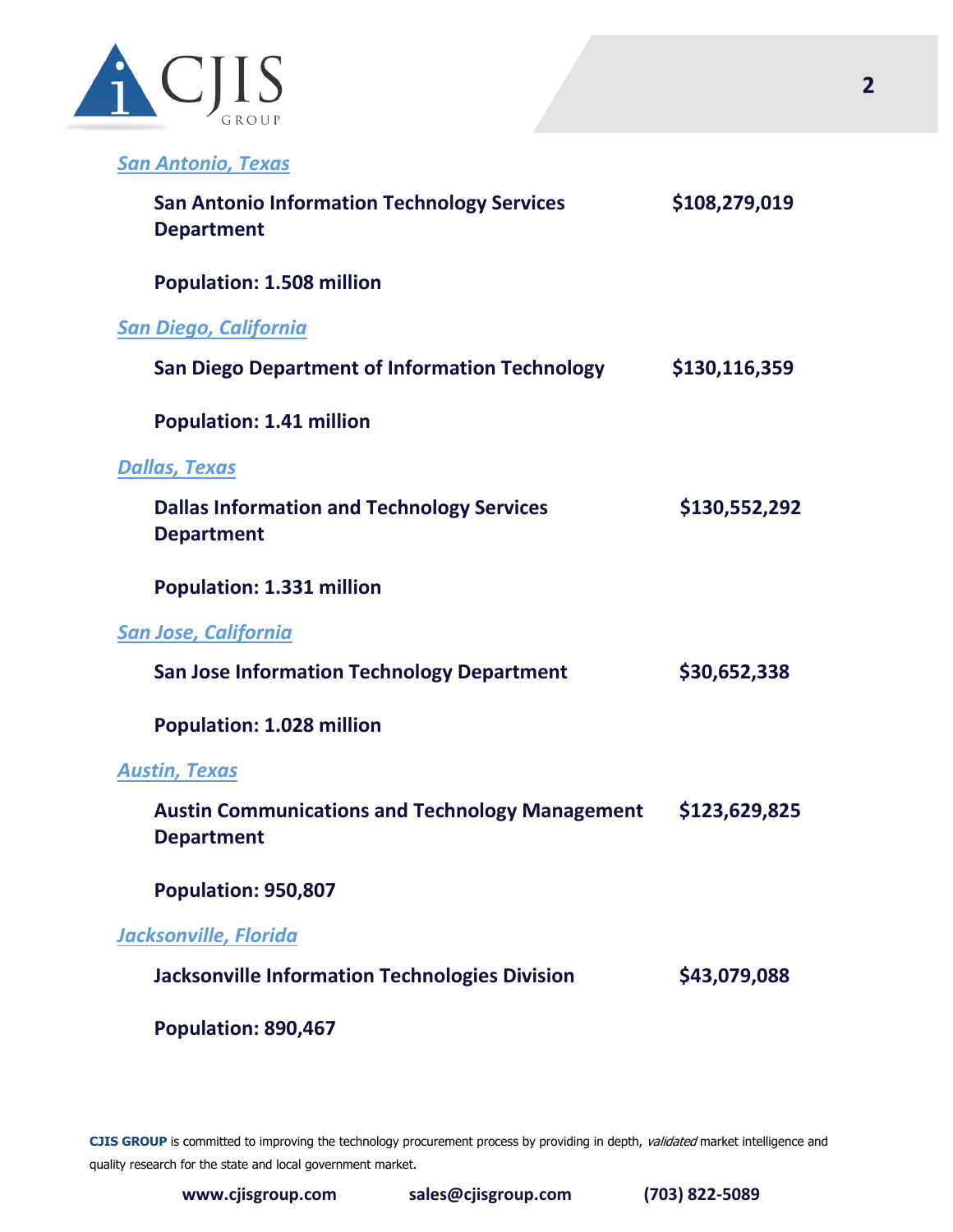

| <b>Fort Worth, Texas</b> |  |
|--------------------------|--|
|--------------------------|--|

| <b>Fort Worth Information Technology Solutions</b>                      | \$17,537,956  |
|-------------------------------------------------------------------------|---------------|
| <b>Population: 874,401</b>                                              |               |
| <b>Columbus, Ohio</b>                                                   |               |
| <b>Columbus Information Technology Department</b>                       | \$52,694,299  |
| <b>Population: 878,553</b>                                              |               |
| <u>Indianapolis, Indiana</u>                                            |               |
| <b>Indianapolis/Marion County Information Services</b><br><b>Agency</b> | \$33,849,298  |
| Population: 864,447                                                     |               |
| <b>Charlotte, North Carolina</b>                                        |               |
| <b>Charlotte Innovation and Technology Department</b>                   | \$46,938,336  |
| Population: 857,425                                                     |               |
| <u> San Francisco, California</u>                                       |               |
| <b>San Francisco Department of Technology</b>                           | \$153,121,531 |
| Population: 874,961                                                     |               |
| <u>Seattle, Washington</u>                                              |               |
| <b>Seattle Information Technology Department</b>                        | \$282,811,119 |
| <b>Population: 724,305</b>                                              |               |
| <u> Denver, Colorado</u>                                                |               |
| <b>Denver Technology Services</b>                                       | \$87,277,885  |
| <b>Population: 705,576</b>                                              |               |

CJIS GROUP is committed to improving the technology procurement process by providing in depth, validated market intelligence and quality research for the state and local government market.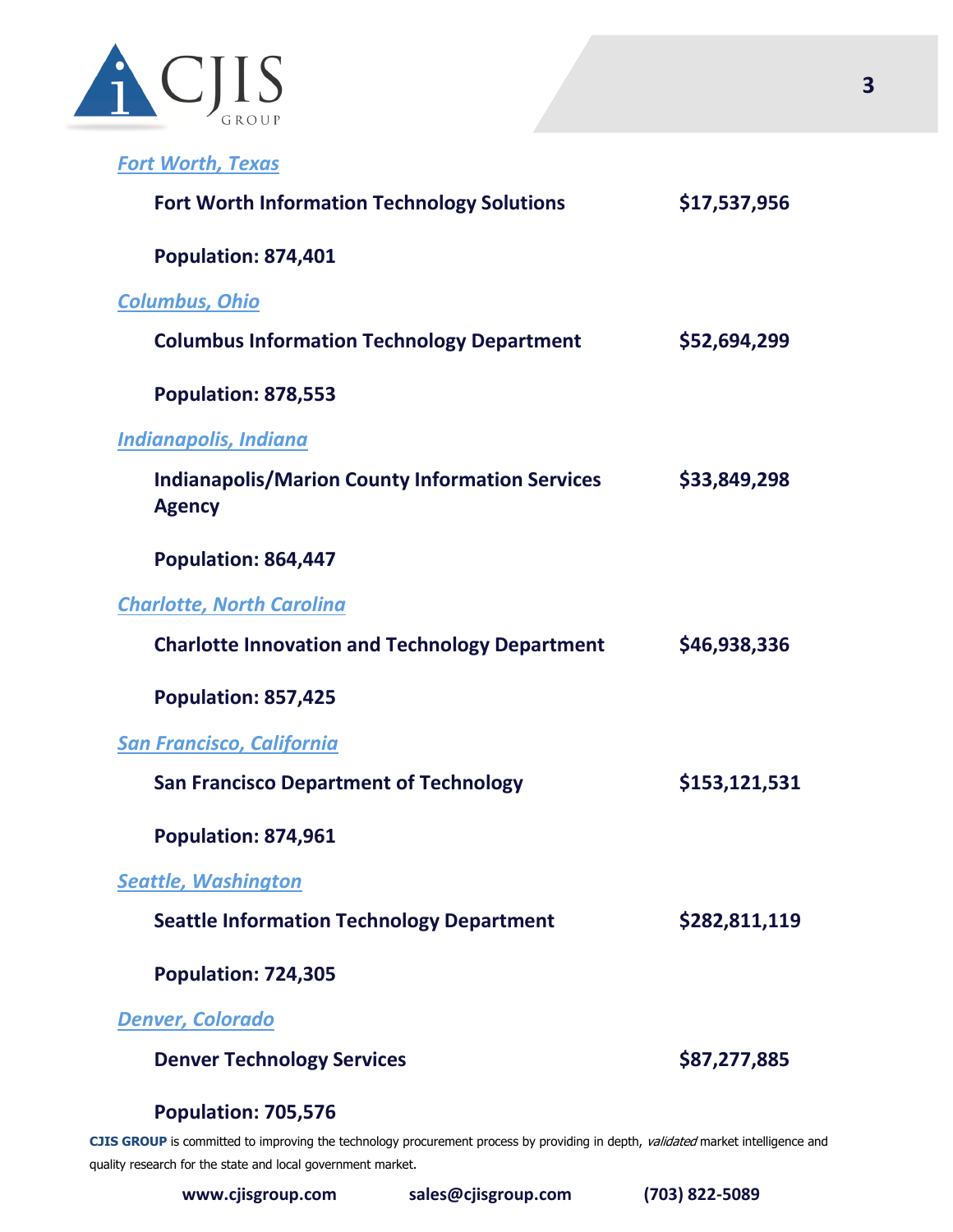

*[Washington, D.C.](https://cfo.dc.gov/node/289642)*

| D.C. Office of the Chief Technology Officer                                                                                          | \$133,591,665 |
|--------------------------------------------------------------------------------------------------------------------------------------|---------------|
| Population: 692,683                                                                                                                  |               |
| <b>Nashville, Tennessee</b>                                                                                                          |               |
| <b>Metropolitan Government of Nashville and Davidson</b><br><b>County Information Technology Services (ITS)</b><br><b>Department</b> | \$37,431,300  |
| Population: 692,587                                                                                                                  |               |
| Oklahoma City, Oklahoma                                                                                                              |               |
| <b>Oklahoma City Department of Information Technology</b>                                                                            | \$40,691,414  |
| Population: 643,692                                                                                                                  |               |
| El Paso, Texas                                                                                                                       |               |
| El Paso Department of Information Technology Services \$21,442,986                                                                   |               |
| Population: 679,813                                                                                                                  |               |
| <b>Boston, Massachusetts</b>                                                                                                         |               |
| <b>Boston Department of Innovation and Technology</b>                                                                                | \$39,893,304  |
| Population: 684,379                                                                                                                  |               |
| <b>Portland, Oregon</b>                                                                                                              |               |
| <b>Portland Bureau of Technology Services</b>                                                                                        | \$107,094,867 |
| Population: 645,291                                                                                                                  |               |

CJIS GROUP is committed to improving the technology procurement process by providing in depth, validated market intelligence and quality research for the state and local government market.